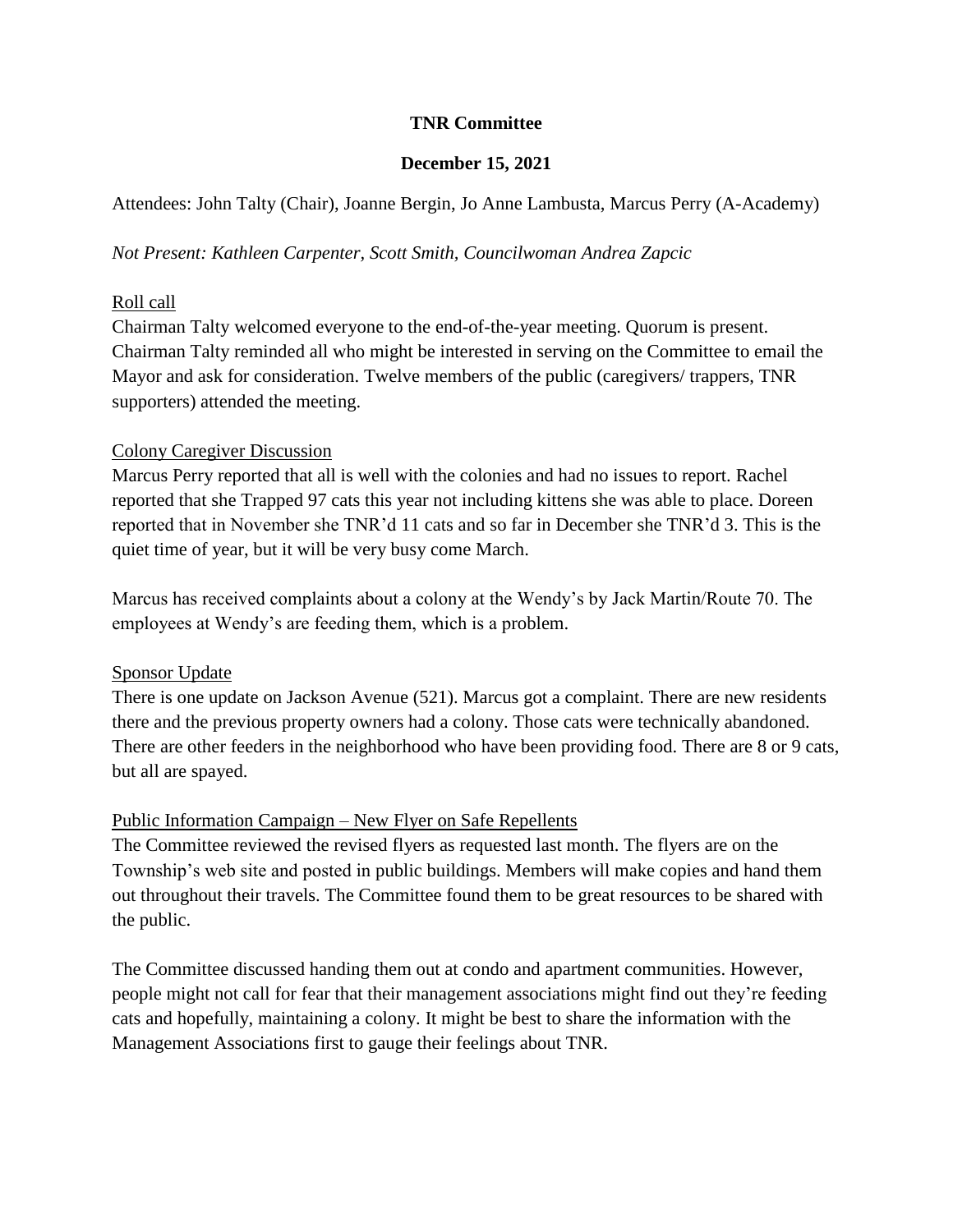Once the warmer weather comes, people can use motion detector sprinklers. It's a humane way to keep all kinds of animals from being on private property.

### Caregiver Agreement

Chairman Talty have big thanks to Doreen for the boilerplate. All of the changes discussed at last month's meeting were made. Two additional changes were needed. On page 2, the reference to canned food should be revised to "Do not feed from cans." Also, on page 3, remove the reference to the program providing a feral cat tracking record and add the word "original" after maintain so as to read …." Sponsors to maintain original rabies records at all times….."

Chairman Talty said the plan is to adopt the Caregiver Agreement at the next meeting.

# Update on RFP for TNR Veterinarian Services

Chairman Talty explained the RFP process and how it is needed to secure a veterinarian specifically for the TNR Program. We hope to get responses and be able to appoint a veterinarian. The proposal is out on the street and members were encouraged to share it with potential veterinarians who work with TNR cats.

The Committee reviewed the RFP with the revisions and the addendum. All were glad to have the specific RFP.

# Issues or complaints

Susan Castiglia expressed an interest to serve on the Committee. She has a colony at the Woods at Laurel off of Burnt Tavern Road. Her Association is looking for more information on the TNR Program. There was a problem with a roving feral who had two litters. The property is adjacent to Greenbriar 2. Cats come across from Lanes Mill too. The cat was eventually trapped and was diagnosed with feline AIDS. The community is averse to the program and with having feral cats in their neighborhood, she said. She asked for help. The Association put information in their community newsletter. The town home communities, unless you really push hard to act, do not get involved, she said. There is a section of the woods where the cats live. There's so much potential for community involvement/education. She has a very ill intact male and several three months old kittens. She's looking for Committee members to assist her with providing care or placement for this cat and her kittens. The mom is about two years old. None of them are handleable, according to Marcus.

Chairman Talty asked if she has written permission from the property owners to have shelters on their property. She does not. He explained that written permission from the property owner is essential for the colony to be recognized as part of the program and therefore, eligible for assistance.